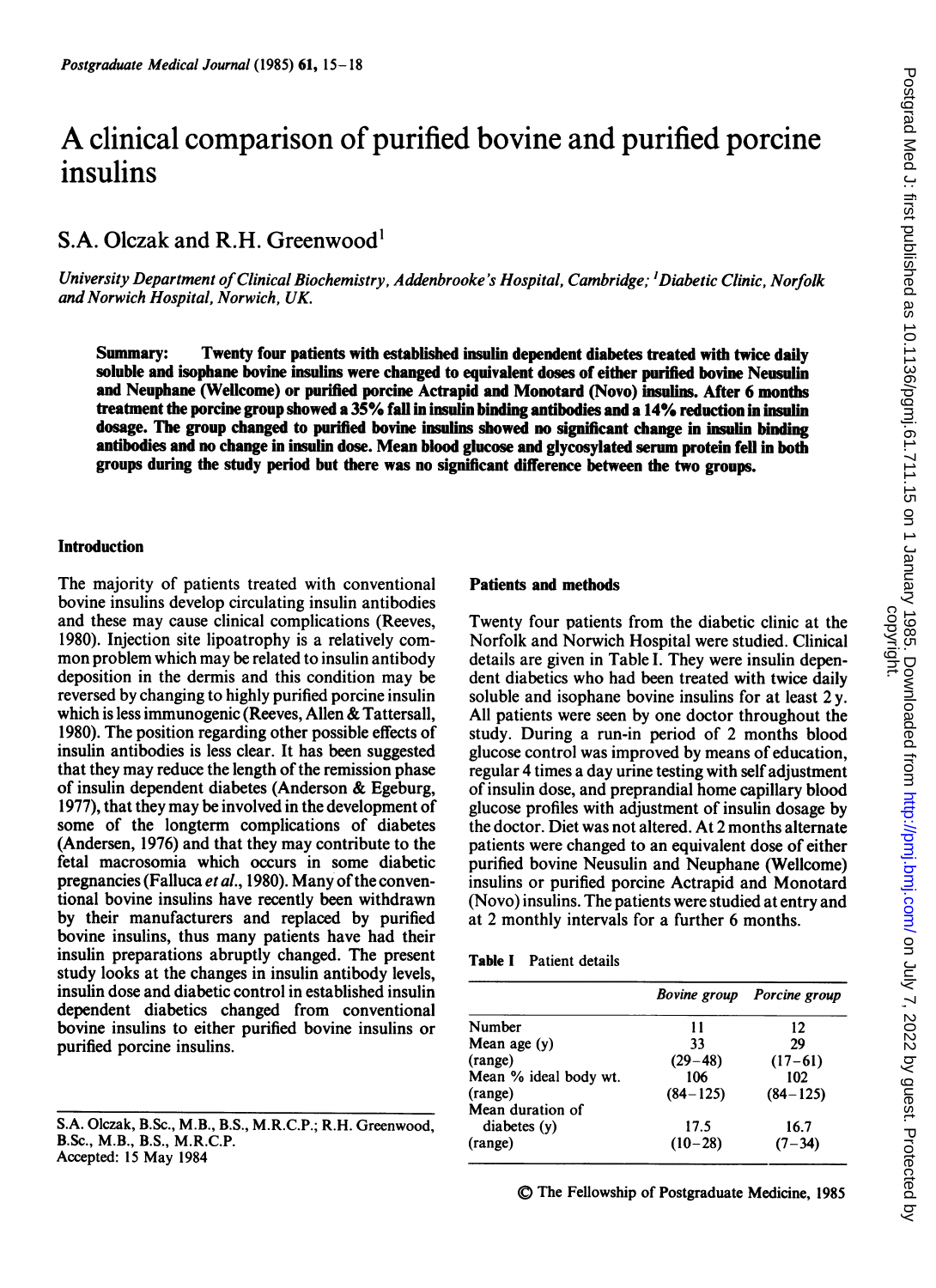Home capillary blood glucose profiles were collected using Reflotest strips (Boehringer Mannheim) and read by the doctor the following day on a Reflomat meter. Validation of each individual patient's technique was performed during the 2 months run-in period by comparing the Reflotest results with simultaneous capillary glucose samples collected into small plastic tubes which were analysed the following day by a glucose oxidase method. Glycosylated protein was measured by the method of Metcalfe et al. (1983). Insulin binding antibodies were measured by a radioimmunoelectrophoretic method (Christiansen, 1973). 125I bovine insulin was obtained from Novo Laboratories Ltd. Sequential samples from each patient were measured together in the same batch to eliminate between batch variation and results are expressed as  $\mu$ g of insulin bound per litre of serum.

All results are expressed as mean  $\pm$  s.e.m. Statistical analysis was by the Student t-test.

#### **Results**

One patient in the bovine group was withdrawn from the study because he was unable to provide satisfactory home capillary glucose profiles after the first 4 months of the study. The final results relate to <sup>11</sup> patients transferred to purified bovine insulins and 12 patients transferred to purified porcine insulins.

## Diabetic control

There was no significant difference in the frequency of clinical hypoglycaemic episodes between the 2 groups of patients. The major improvement in mean daily blood glucose (mean of 4 preprandial values) occurred during the 2 month run-in period (Table II). The 2 month mean glucose value for the porcine group was significantly lower ( $P < 0.05$ ) than the mean glucose value for this group at entry to the study. The mean glucose at 2 months was also lower in the bovine group but this was not statistically significantly different from that at entry. There were no significant differences in mean blood glucose between the bovine and porcine groups. Mean glycosylated serum protein

Table II Mean blood glucose (mmol/l) in the two groups

|               | non-purified |       | purified |     |      |
|---------------|--------------|-------|----------|-----|------|
| <b>Months</b> |              |       |          |     |      |
| Bovine (11)   | 13.2         | 10.4  | 11.0     | 9.0 | 10.2 |
| $\pm$ s.e.m.  | 1.7          | 1.1   | 1.0      | 1.3 | 1.3  |
| Porcine (12)  | 13.4         | $99*$ | 9.5      | 8.5 | 9.1  |
| $±$ s.e.m.    | 11           | 13    | 07       | 12  | 1.0  |

 $* P < 0.05$  2 months vs 0 months

| Table III | Mean glycosylated serum protein (nm fructose) |
|-----------|-----------------------------------------------|
|           | mg protein) in the two groups                 |

|               | non-purified |      | purified |      |      |
|---------------|--------------|------|----------|------|------|
| <b>Months</b> |              |      |          |      |      |
| Bovine $(11)$ | 4.10         | 3.55 | 3.33     | 3.81 | 3.46 |
| $\pm$ s.e.m.  | 0.51         | 0.25 | 0.38     | 0.51 | 0.59 |
| Porcine (12)  | 4.78         | 4.68 | 3.73     | 4.44 | 3.49 |
| $±$ s.e.m.    | 0.40         | 0.69 | 0.39     | 0.51 | 0.64 |

Normal range  $1.38 \pm 0.7$  (mean  $\pm$  s.d.)

(Table III) fell in both groups during the study period, but remained above the normal range. The within group and between group differences were not significantly different. Glycosylated protein correlates significantly with glucose values in the preceding <sup>1</sup> to 4 weeks, and hence provides an estimation of recent overall control (Metcalfe et al., 1983).

## Insulin binding antibodies (Table IV)

Nine patients in the bovine group and <sup>11</sup> patients in the porcine group had significant antibody production  $(220 \mu g/l)$  at entry to the study. There was no correlation between initial antibody level and initial insulin dose. The bovine group had a higher mean initial level but this difference was not statistically insulin dose. The bovine group had a higher mean<sup>2</sup> initial level but this difference was not statistically significant. Antibody levels in the bovine group didentity and the bovine group didentity and the bovine group di not change following conversion to purified insulin<sup>7</sup> whereas those in the porcine group fell, the 6 month value being significantly lower ( $P < 0.05$ ) than the value at entry.

## Insulin dosage (Table V)

The porcine group showed a 14% reduction in insulin dosage at 8 months. There was no change in total dosage in the bovine group but as with the porcine group an increased proportion of insulin was of the medium-acting type. Most of this change in insulin dosage and in distribution between short and medium acting insulins occurred during the 2 month run-in

|  |  | <b>Table IV</b> Insulin binding antibodies $(\mu g/l)$ in the two |  |  |
|--|--|-------------------------------------------------------------------|--|--|
|  |  | groups                                                            |  |  |

|              | non-purified |    | purified |     |    |
|--------------|--------------|----|----------|-----|----|
| Months       |              |    |          |     |    |
| Bovine (11)  | 83           | 82 | 87       | 86  | 88 |
| $±$ s.e.m.   | 27           | 26 | 29       | 27  | 26 |
| Porcine (12) | 66           | 67 | 48       | 40* | 43 |
| $±$ s.e.m.   | 11           | 10 | 8        |     | 6  |

 $* P \leq 0.05$  6 months vs 0 months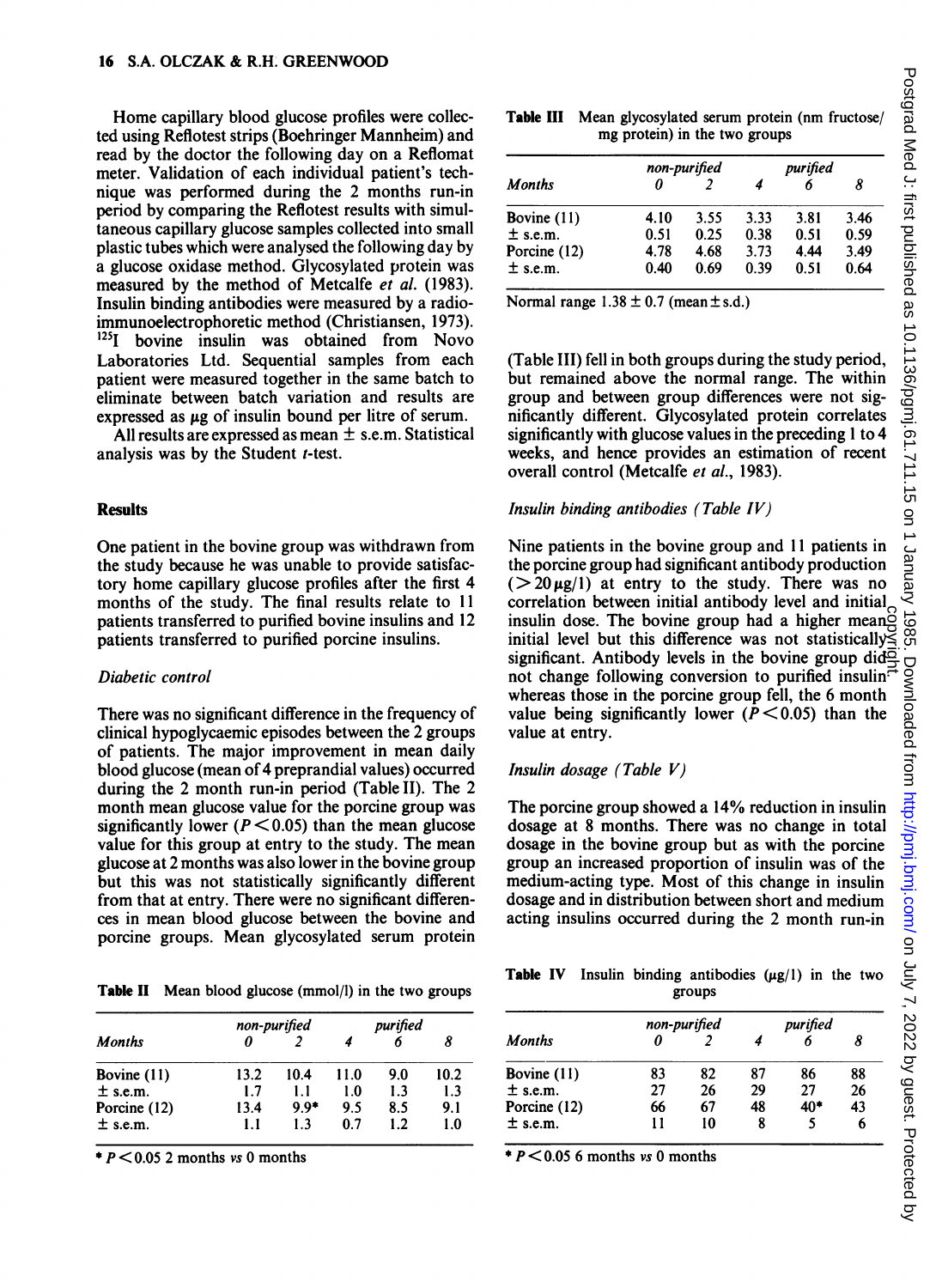| <b>Table V</b> Insulin dosage – units (mean $\pm$ s.e.m.) |  |  |
|-----------------------------------------------------------|--|--|
|-----------------------------------------------------------|--|--|

| <b>Bovine</b>   | Short acting                  | $36 \pm 5$              | $32 + 4$             |
|-----------------|-------------------------------|-------------------------|----------------------|
| (11)<br>Porcine | Medium acting<br>Short acting | $20* + 3$<br>$38 \pm 5$ | $25 + 4$<br>$30 + 4$ |
| (12)            | Medium acting                 | $28* + 6$               | $27 + 4$             |

\*NS

period, and is likely therefore to have been an effect of the patient education and consequent improved control.

#### **Discussion**

The immunological response to injected insulin is determined by the type and degree of contamination of the preparation, by structural differences in the insulin molecule itself and by the inherent immune responsiveness of the individual patient (Fineberg et al., 1983). Controversy exists concerning the harmful or beneficial effects of insulin binding antibodies, and several complications of insulin therapy are related to circulating insulin antibodies. Massive insulin resistance is a rare phenomenon but high antibody levels are often present in patients with this condition. The commonest complication is local cutaneous allergy to insulin and injection site lipoatrophy (Reeves, 1980).

The pharmacokinetics of exogenously administered insulin may be altered by the presence of insulin binding antibodies, and Harwood (1960) has suggested that release of insulin from insulin antibody complexes may be unpredictable and lead to hypoglycaemia. On the other hand Vaughan et al. (1983) have shown that patients with high titres of insulin binding antibodies take longer to decompensate metabolically when insulin is discontinued than a low antibody producing group. It has also been suggested that insulin antibody complexes may form a reservoir for insulin release and hence improve control of diabetes (Dixon et al., 1974).

Insulin antibodies may reduce endogenous insulin secretion and hence shorten the remission phase in newly diagnosed diabetes (Andersen and Egeburg, 1977). Reduction of endogenous insulin secretion may result in greater difficulty in controlling blood glucose. However, Yue et al. (1978) have shown that there is no difference in residual C-peptide secretion in patients with and without insulin antibodies. There is also evidence that patients with retinopathy and diabetic nephropathy have an increased prevalence of high antibody titres and Andersen (1976) suggested that the nephropathy might be due to immune complex deposition. However, many non-insulin dependent diabetics

who have never received exogenous insulin also have these complications.

Several studies have looked at the effect of changing from conventional bovine to purified porcine insulin preparations, but not all have shown a relationship between changes in insulin binding antibodies and a reduction in insulin dose. Walford, Allison and Reeves (1982) reported that patients with low initial insulin binding antibodies do not respond to a change in insulin type either by a change in dose, diabetic control, or insulin binding antibodies. In addition many workers have confirmed the heterogeneity of the immune response to injected insulin and there is an association with certain HLA phenotypes (Sklenar et al., 1982). DR3 carriers have <sup>a</sup> low antibody response to porcine but not to bovine insulin. DR4 and DR3/4 carriers have a high antibody response to bovine and porcine insulin.

The present study has confirmed the experience of others that improvement in control of diabetes when changing to a new insulin regimen is largely due to improved education and the increased attention given to patients. Insulin binding antibodies fell in the group changed to porcine insulin but there was no change in the bovine group. Possible explanations for this finding are differences in the purity of the insulin preparations or the molecular differences between bovine and porcine insulins. Studies using bovine and porcine insulins with the same degree of purity have indicated a lower antibody response in the patients treated with porcine insulin (Graber and Frankhauser, 1978). Nevertheless, in the present study, despite higher levels of insulin binding antibodies in the bovine group there was no evidence of poorer control in this group.

In summary we have shown that changing patients from conventional bovine insulin to purified bovine insulin does not require a change in insulin dose and does not reduce the levels of insulin binding antibodies, whereas when patients are changed to purified porcine insulin there is a reduction in dosage of approximately 15% and insulin binding antibodies fall by one third within 6 months.

#### Acknowledgements

We would like to thank Staff Nurse Julia Tweedie for clinical assistance, Margaret Loke for measuring the insulin binding antibodies, Joan Metcalfe for the glycosylated protein estimations, the Biochemistry Department at the Norfolk and Norwich Hospital, and Professor C.N. Hales for advice and criticism. The Wellcome Foundation Ltd provided financial support.